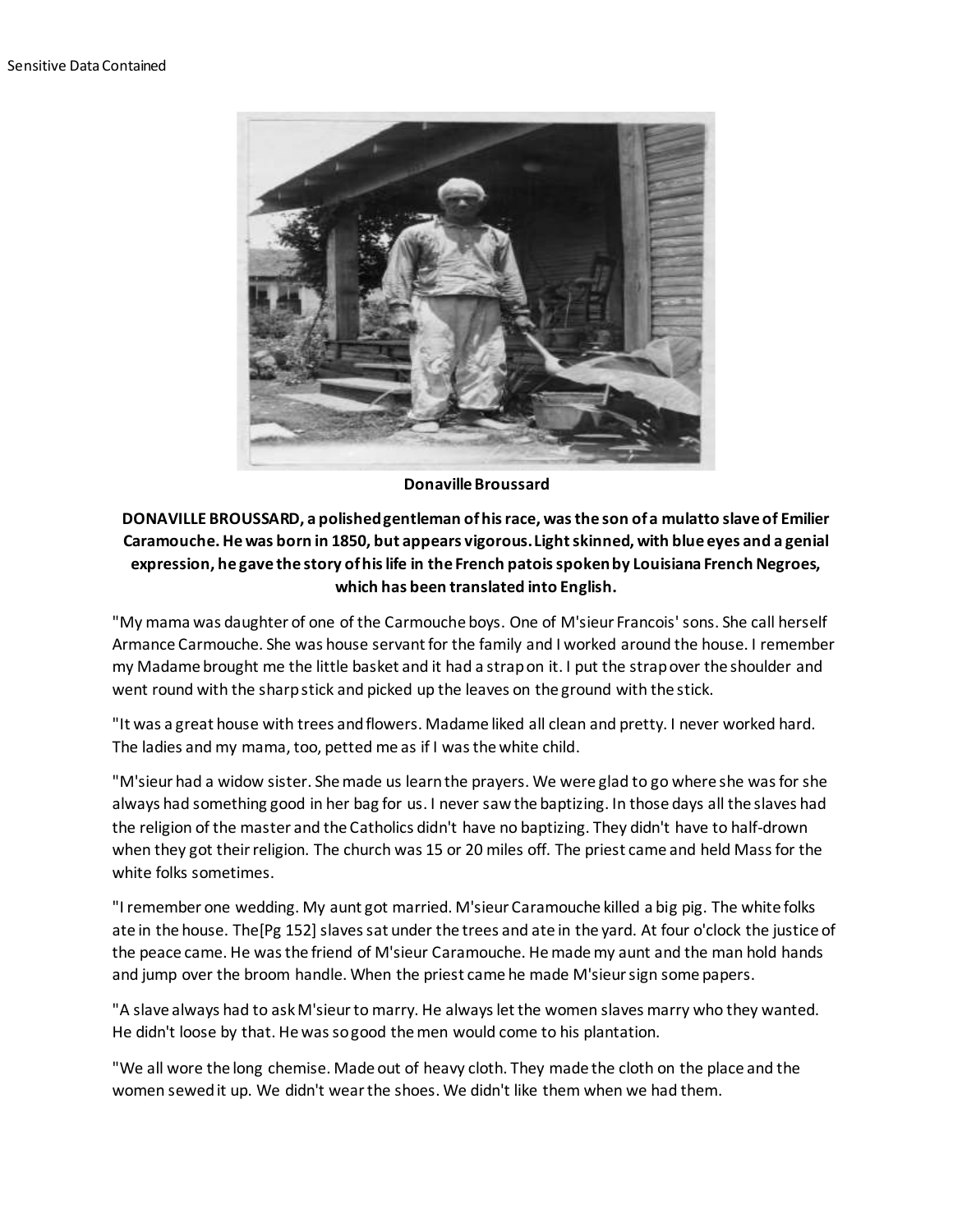"Each slave could have the little garden. They raised vegetables and had a couple of beehives for the honey.

"When the Yankees came they told us we could be free, but I don't know of any slaves that left. Old M'sieur died of the fever in the second year of the war. His wife died before he did. No children. They sold us, the house and everything. M'sieur Cyprien Arceneaux of Lafayette bought me and Madame Arvillien Bernard of St. Pierre bought the mama. They used to call it St. Pierre. They call it Carenero now. When war was finished I left M'sieur Arceneaux and lived with mama.

"A year and a half after that the mama married a black man and us three farmed the little farm. My steppapa didn't like me. I was light. He and me couldn't get along. So when I had 20 years I left there and hired myself out. I saved till I bought a little piece of land for myself. Then I married and raised the family. Me and my wife and the children farmed that place up to ten years ago and then she died. My son farms the place now and I came to Beaumont. I live with my girl.[Pg 153]

"I remember me in time of war we danced. Round dances. We sang and danced La Boulangere in time of war. De song go:

"'La Boulangere ait ta victoire Et nous, qui sont en guerre, Voici le jour que je dois partir.

"'Mon cher ami, tu pars, Tu me laisses un enfant dans les bras et prend tes armes. Et moi, je vais dans le moment verser des larmes.

"'Quand je serai en le guerre, [*Handwritten Note*: à la guerre?] Tu serais de garnison, Et tu m'oublirais moi, Qui serai en les haillons.

"'J'entends le tombour qui m'appelle A les points de jour. Mon cher Armande, si tu m'aimes Tu penserais à moi, quand tu serais, Dans tes plaisir. Moi—que serai au bout du fusil!'

"I got one real scare. I was with M'sieur Arceneaux in Lafayette. There was the battle. Lots of fighting. Lots of killing. The Yankees came right inside the house. I stayed hid.

"I don't know whether it's been better since the war. At all times one has his miseries. We managed to get along on the farm. But now I have nothing. Oh, I don't mean slavery was better than to be free. I mean times were better.